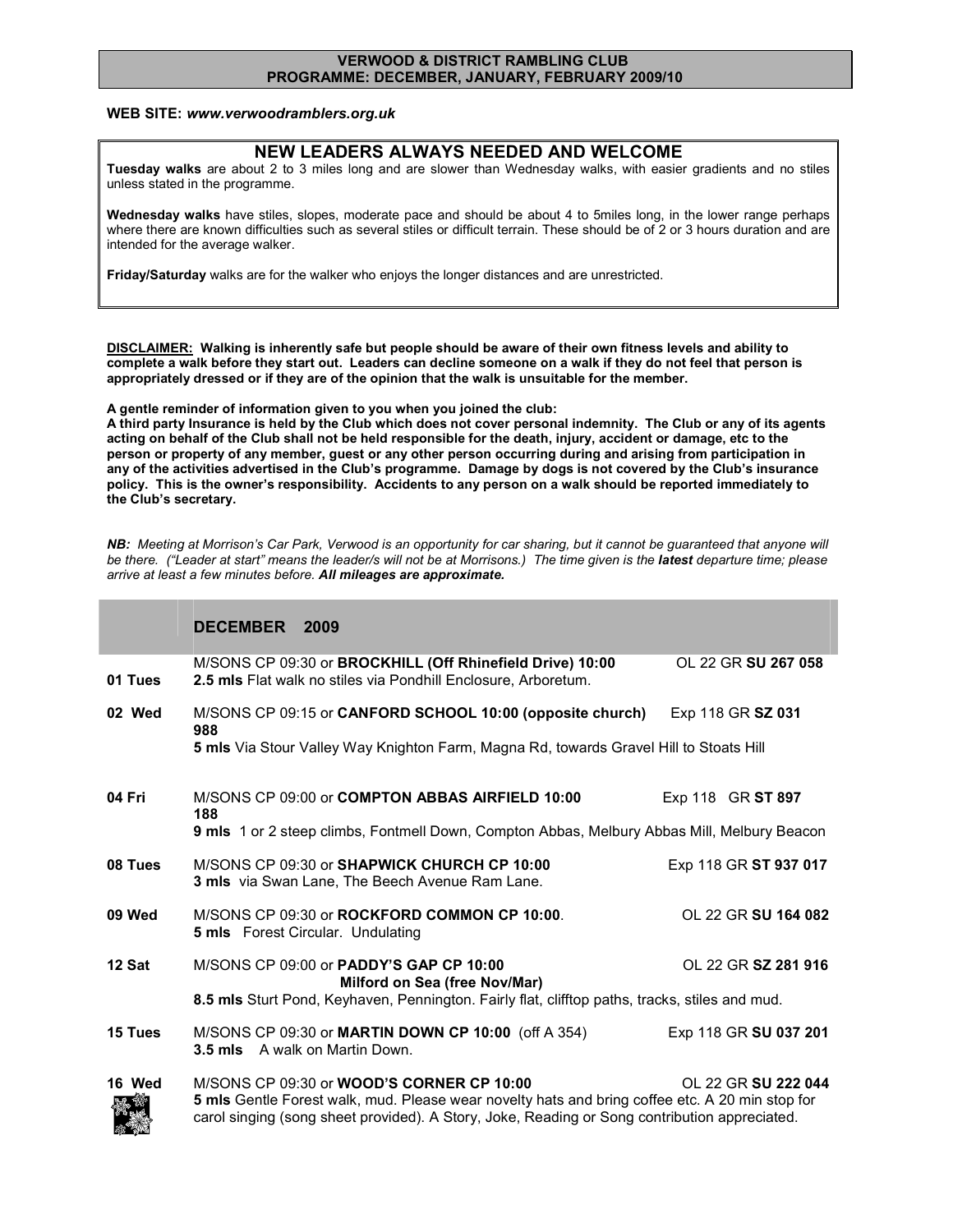|             | 18 Fri  | M/SONS CP 09:00 or BERE REGIS 10.00<br>Exp 117 GR SY 846 948<br>(Meet at main car park, free. Up High St, left Manor Farm Rd follow signs)<br>10 mls 4 undulating hills, Black Hill, Turners Puddle, Briantspuddle, Cullpeppers Dish, Southover<br>Heath, Tolpuddlle |  |  |  |  |
|-------------|---------|----------------------------------------------------------------------------------------------------------------------------------------------------------------------------------------------------------------------------------------------------------------------|--|--|--|--|
|             | 22 Tues | M/SONS CP 09:30 or HURN FOREST CP 10:00.<br>OL 22 GR SU105 023<br><b>BOUNDARY LANE ST LEONARDS</b>                                                                                                                                                                   |  |  |  |  |
|             |         | 2.5 mls, Fairly level.                                                                                                                                                                                                                                               |  |  |  |  |
|             | 23 Wed  | M/SONS CP 09:15 or THE MOOT CP DOWNTON 10:00<br>Exp 130 GR SU 182 214<br>5 mls Barford Down Standlynch, Trafalgar Pk, Avon Valley Path.                                                                                                                              |  |  |  |  |
| <b>XMAS</b> |         | SEASON'S GREETINGS TO EVERYONE                                                                                                                                                                                                                                       |  |  |  |  |
|             | 29 Tues | M/SONS CP 09:30 or BREAMORE CHURCH 10:15. (park by wall)<br>OL 22 GR SU 154 188<br>3.5 mls via Steeple Lane, Whitsbury Wood                                                                                                                                          |  |  |  |  |
|             | 30 Wed  | NOTE: VERWOOD HUB (off Station Road, Verwood) 10:00<br>OL 22. GR SU 085 091<br>5 mls Boundaries and byeways No. 1. A mainly level 2-hour walk around the Northern end of<br>Verwood.                                                                                 |  |  |  |  |
|             |         | <b>JANUARY</b><br>2010                                                                                                                                                                                                                                               |  |  |  |  |
|             | 02 Sat  | M/SONS CP 09:15 or SHERMAL GATE 9:45<br>Exp 118 GR SU 992 188<br>10 mls Limited Parking. Car share if possible Stonedown Wood, Ox Drove, Rushmore Est.<br>Some hills and mud.                                                                                        |  |  |  |  |
|             | 05 Tues | M/SONS CP 09:30 or MOYLES COURT (By Sandpit) 10:00<br>OL 22 GR SU 164 081<br>2.5 mls Easy walk around Blashford Lakes Note NO DOGS                                                                                                                                   |  |  |  |  |
|             | 06 Wed  | M/SONS CP 09:30 or BURBUSH HILL CP 10:00<br>OL 22 GR SU 203 018<br>5 mls Bisterne Common, Whitefield Hill, Whitten Bottom (1 hill and muddy)                                                                                                                         |  |  |  |  |
|             | 08 Fri  | M/SONS CP 09:30 or MARTIN DOWN CP 10:00 (off A354)<br>Exp 118 & OL 22 GR SU 037<br>201<br><b>10 mls</b> A walk over Downland                                                                                                                                         |  |  |  |  |
|             | 12 Tues | NOTE: HERITAGE CENTER (POTTERS WHEEL) CP VERWOOD 09:45 OL 22 GR SU 086 091<br><b>3 mls</b> Forest Walk around Stephens Castle                                                                                                                                        |  |  |  |  |
|             | 13 Wed  | M/SONS C.P 09.30 or ANDERWOOD CP 10:00<br>OL 22 GR SU 248 058<br>5.5 mls Anderwood & North Oakley Inclosures; Mark Ash Wood; Wooson's Hill & Knightwood<br>Inclosures.                                                                                               |  |  |  |  |
|             | 16 Sat  | M/SONS CP 09:00 or ASHMORE POND 10:00<br>Exp 118 GR ST 913 180<br>10 mls Steep hills, strenuous via Wessex Ridgeway, Preston Wood Iwerne Minster Baredon<br>Down, Washers Pit Copse.                                                                                 |  |  |  |  |
|             | 19 Tues | M/SONS CP 09:20 or PENNY LANE CP CRANBORNE 10:00.<br>Exp119 GR SU 056 134<br>3.5 miles Jubilee Trail. No stiles.                                                                                                                                                     |  |  |  |  |
|             | 20 Wed  | <b>NOTE: POTTERNE PARK adj TENNIS COURTS 10:00.</b><br>OL 22 GR SU 095 076<br>Boundaries and Byeways No. 2. A mainly level 2-hour walk around the Southern end of<br>5 mls<br>Verwood.                                                                               |  |  |  |  |
|             | 22 Fri  | M/SONS CP 09:15 or FARNHAM 10:00 (park beside Museum Inn)<br>Exp 118 GR ST 958 151<br>10 mls via New Town, Bussey Stool, Stubhampton, Chettle. Generally level walking.                                                                                              |  |  |  |  |
|             | 26 Tues | M/SONS CP 09:30 or FERNDOWN SPORTS CENTRE CP 10:00.<br>OL 22. GR SU 070 008<br><b>TOP PARKING AREA</b><br>2 mls Great Barrow & Ferndown Common.                                                                                                                      |  |  |  |  |